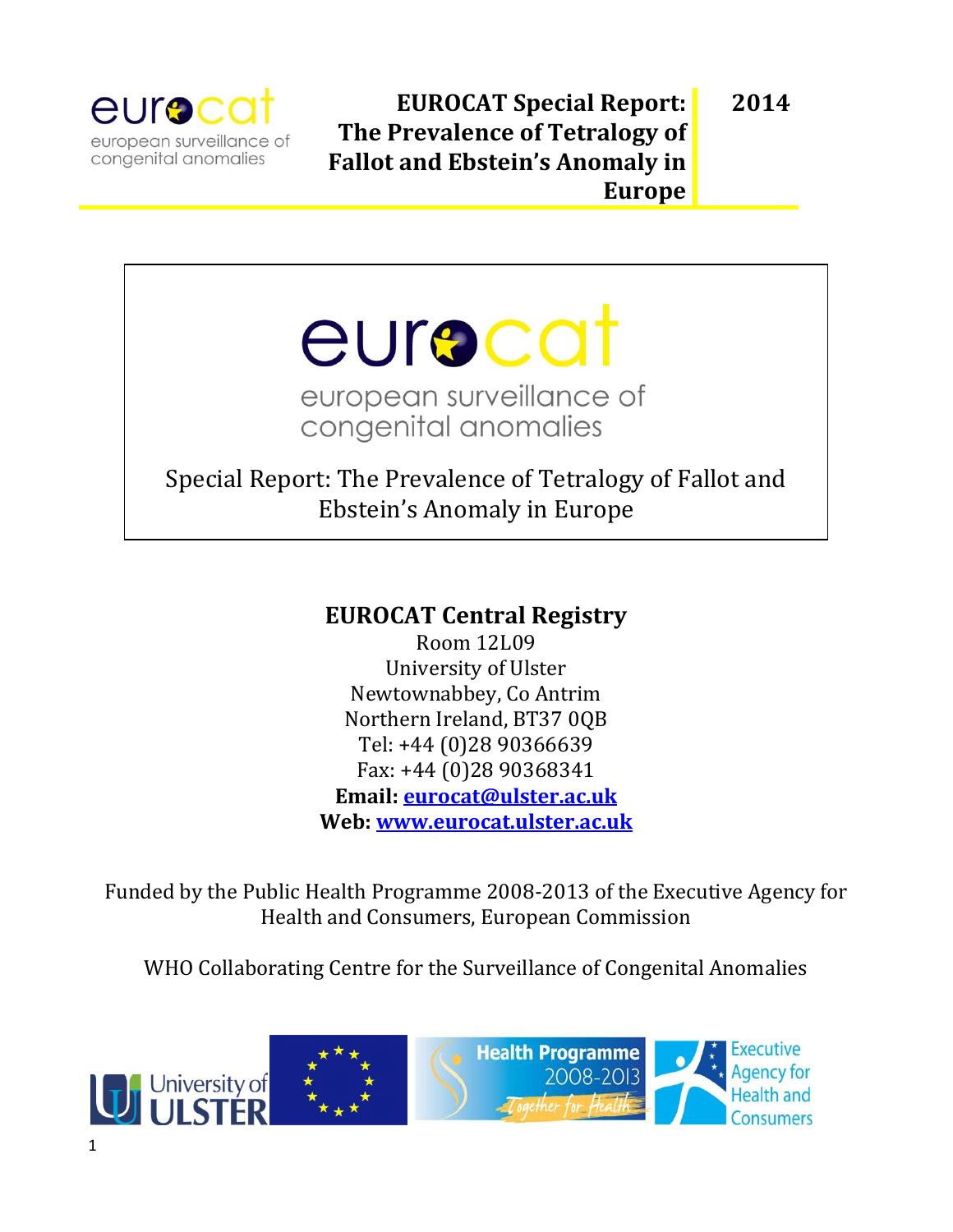# **The Prevalence of Tetralogy of Fallot and Ebstein's anomaly in Europe**

#### **Background**

This short EUROCAT report reviewing the prevalence of Tetralogy of Fallot (TOF) and Ebstein's anomaly (EA) in Europe was prepared in response to an observation that the prevalence of TOF had risen over the past decade This increase was statistically significant for years 2002-2011 with an average yearly increase of 2.25% (95%CI 0.53-3.99)<sup>1</sup>. Anthony Wemakor, while working with Helen Dolk at Central Registry on the association between Selective Serotonin Reuptake Inhibitors (SSRIs) and congenital heart disease, has confirmed signals for specific associations between maternal use of SSRIs in the first trimester of pregnancy and both TOF and EA2.

#### **Method**

The trends over time for prevalence and for pregnancy outcome were examined in 16 countries using data from 22 registries who replied to a request for data on the use of medicines in early pregnancy for a more detailed analysis which will be carried out early in 2014 (Table 1).Only seventeen of these registries will be able to take part in that analysis as they do not all collect data on medication and on maternal illness.

#### **Results**

**Tetralogy of Fallot:** Prevalence increased significantly between the first and second decade examined (Figure 1) and has continued to increase to 3.32 (95%CI 3.17-3.48) per 10,000 births: (Table 1). During 1992-2011 there was some variation between countries ranging from 1.93 (95%CI 1.29-2.88) per 10,000 births in Croatia to 3.78 (95% CI 3.26-4.60) per 10,000 births in Belgium (Figure 2). The proportions of livebirths (LB), stillbirths and fetal deaths after 20 weeks gestation (SB), termination of pregnancy for fetal anomaly (TOPFA) and early neonatal deaths have not changed over time (Figure 3), but there is variation between countries (Figure 4). The proportion of cases prenatally diagnosed has increased over time (Figure 5) but there is still wide variation between countries (Figure 6). The majority (67%) of TOF cases are isolated cardiac anomalies with 15% associated with either a chromosomal or a genetic syndrome (Figure 7)

**Ebstein's anomaly**: Prevalence increased significantly between the first and second decades studied (Figure 8) and decreased slightly, and non-significently, in the third decade to 0.45 (95%CI 0.40-0.51) per 10,000 births (Table 3). In the period from 1992 to 2011 prevalence ranged from 0.16 (95%CI 0.04-0.64) per 10,000 births in Croatia to 1.08 (95%CI 0.56-2.08) per 10,000 births in Malta; (Figure 9). Overall there has been an increase in the proportion of cases which were TOPFA (Figure 10) and the proportions for each birth outcome vary widely between countries (figure 11). Prenatal diagnosis rates have not changed over the past two decades (Figure 12) but again, they vary between countries (Figure 13). EA is almost exclusively an isolated cardiac anomaly (88%), with very few cases having chromosomal anomalies and none diagnosed with a genetic syndrome (Figure 14).

#### **Conclusion**

Both these congenital cardiac anomalies have increased in prevalence over the past three decades although EA seems to be stabilizing. These increases cannot be fully explained through better diagnosis, prenatal diagnosis or increased TOPFA rates. As there are suggestions of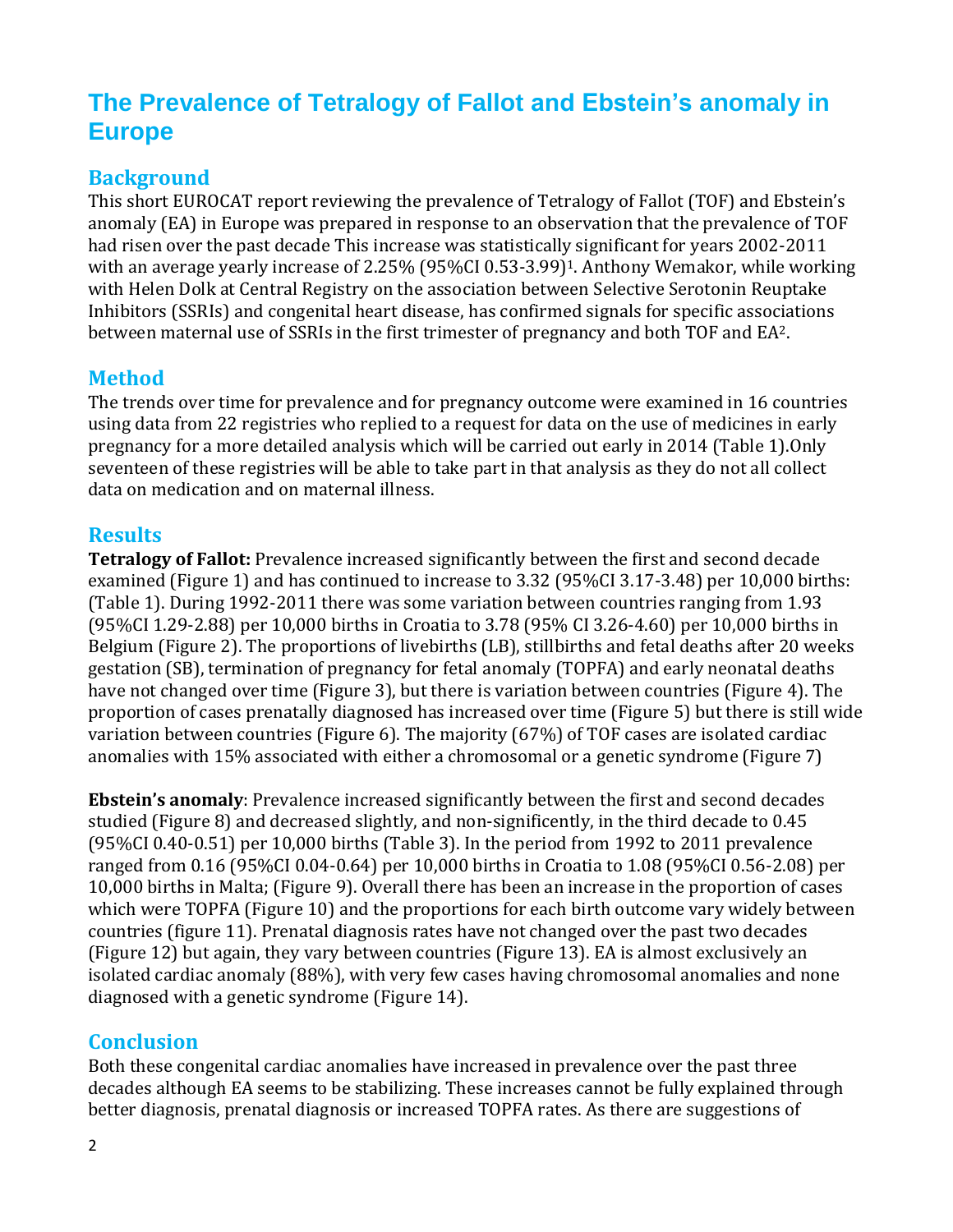environmental causes for both types of congenital heart disease they require further investigation. In 2014 maternal illness and medication exposures will be examined as part of the EUROmediCAT project3.

This report was prepared by Breidge Boyle and Helen Dolk, with data from:

| Dr. Vera Nelen             |
|----------------------------|
| Dr. Larraitz Arriola       |
| Dr. Mary O'Mahony          |
| Professor Elizabeth Draper |
| Professor Elisa Calzolari  |
| Dr. Judit Beres            |
| Dr. Miriam Gatt            |
| Professor Judith Rankin    |
| Dr. H.E.K. de Walle        |
| Dr. Kari Klungsoyr         |
| Dr. Ester Garne            |
| Dr. Babak Khoshnood        |
| Dr. Anke Rissmann          |
| Dr. Carmel Mullaney        |
| Professor Martin Haeusler  |
| Dr. Catherine Rounding     |
| Dr. Fabrizio Bianchi       |
| Dr. Wladimir Wertelecki    |
| Dr Clara Cavero            |
| Dr Marie-Claude Addor      |
| Mr. David Tucker           |
| Dr. Ingeborg Barisic       |
|                            |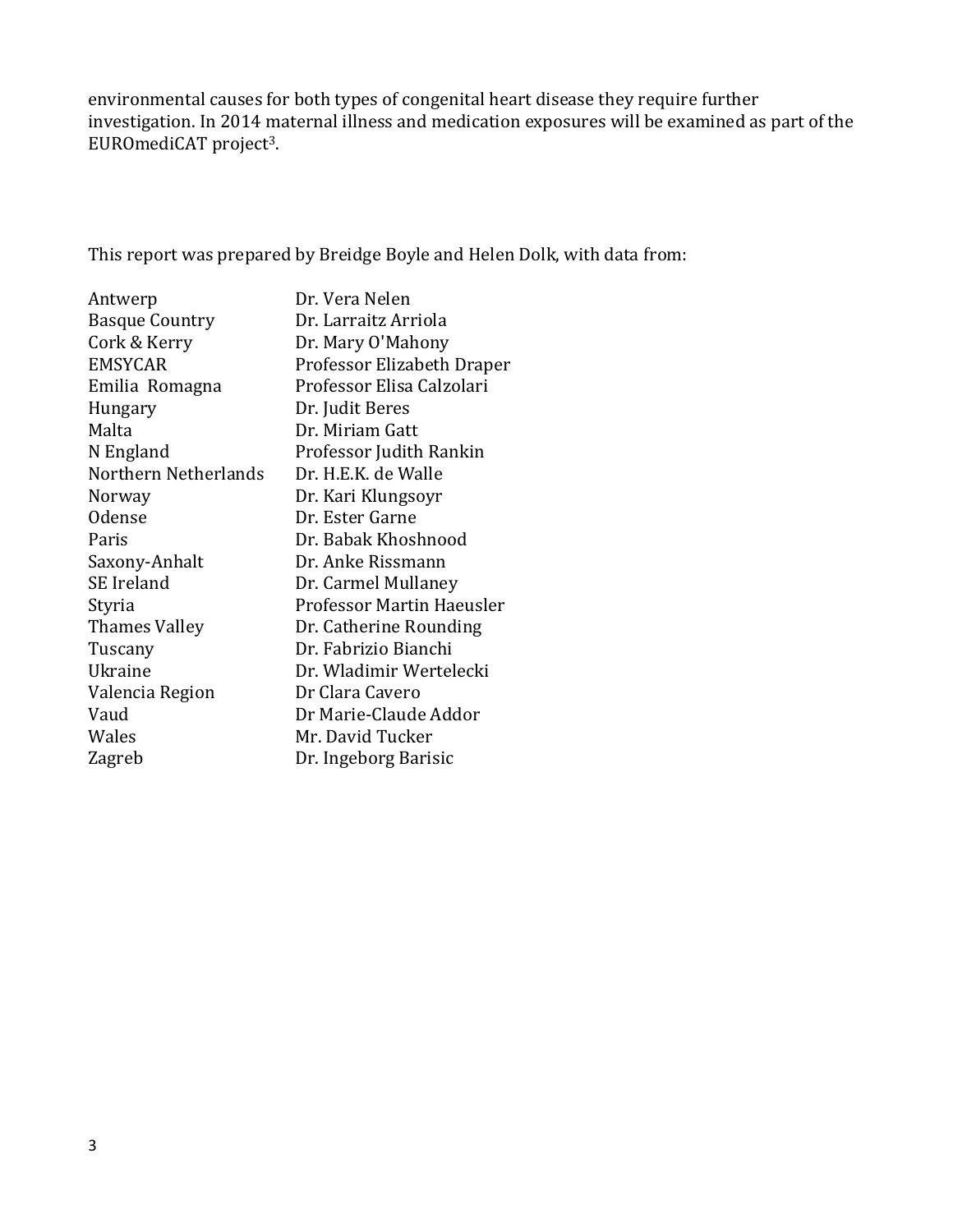| <b>Country</b>        | <b>Years</b><br>included | 1982-1991 | 1992-2001 | 2002-2011 | <b>Total study</b><br>years<br>1982-2011 |
|-----------------------|--------------------------|-----------|-----------|-----------|------------------------------------------|
| Denmark (Odense)      | 1982-2011                | 49,475    | 5,7936    | 52,184    | 159,595                                  |
| France (Paris)        | 1982-1011                | 365,807   | 361,464   | 267,343   | 994,614                                  |
| Netherlands(Northern) | 1982-2011                | 124,583   | 196,761   | 184,777   | 506,121                                  |
| Switzerland (Vaud)    | 1989-2011                | 23,120    | 76,232    | 74,810    | 174,162                                  |
| Croatia (Zagreb)      | 1983-2010                | 52,852    | 61,949    | 62,552    | 177,353                                  |
| Malta                 | 1986-2010                | 32,491    | 47,238    | 35,984    | 115,713                                  |
| Belgium (Antwerp)     | 1990-2011                | 8,428     | 135,969   | 197,176   | 341,573                                  |
| Germany (Saxony)      | 1987-2011                | 72,877    | 106,958   | 173,009   | 352,844                                  |
| Austria (Styria)      | 1985-2011                | 80,223    | 119,413   | 82,950    | 282,586                                  |
| Norway                | 1999-2011                |           | 177,352   | 597,649   | 775,001                                  |
| Ukraine               | 2005-2011                |           |           | 208,772   | 208,772                                  |
| <b>Hungary</b>        | 1998-2010                |           | 388,732   | 871,912   | 1,260,644                                |
| Ireland*              | 1996-2011                |           | 74,817    | 157,571   | 232,388                                  |
| Italy*                | 1982-2011                | 315,353   | 507,186   | 674,268   | 1,496,807                                |
| UK*                   | 1992-2011                | 5,878     | 470,412   | 158,6886  | 2,063,176                                |
| Spain*                | 1990-2010                | 32,729    | 163,572   | 399,121   | 595,422                                  |
| Total                 | 1982-2011                | 1,163,816 | 2,945,991 | 5,626,964 | 9,736,771                                |

**Table 1: Study population (countries and years), Prevalence of Tetralogy of Fallot and Ebstein's anomaly in Europe**

\*Ireland = Cork and Kerry 1996-2010 & SE Ireland 1997-2010

Italy = Tuscany & Emilia Romagna 1982-2011

UK = Wales 1998-2011, Thames Valley 1991-2011, EMSYCAR 1998-2011 & Northern England 1990-2011

Spain = Basque Country 1990-2010 & Valencia 2007-2010

## **Tetralogy of Fallot**

**Table 2: Tetralogy of Fallot; Prevalence per 10,000 total births over time and by country 1982-2011**

| Country     | $\mathsf{n}$             | 1982-1991         | n.                       | 1992-2001         | $\mathsf{n}$ | 2002-2011        | $\mathsf{n}$ | 1982-2011         |
|-------------|--------------------------|-------------------|--------------------------|-------------------|--------------|------------------|--------------|-------------------|
| Denmark     | 24                       | 4.85 (3.25-7.24)  | 13                       | 2.24 (1.30-3.86)  | 19           | 3.64 (2.32-5.71) | 56           | 3.51 (2.70-4.56)  |
| France      | 67                       | 1.83 (1.44-2.33)  | 139                      | 3.85 (3.26-4.54)  | 91           | 3.40 (2.77-4.18) | 297          | 2.99 (2.67-3.35)  |
| Netherlands | 46                       | 3.69 (2.77-4.93)  | 65                       | 3.30 (2.59-4.21)  | 67           | 3.63 (2.85-4.61) | 178          | 3.52 (3.04-4.07)  |
| Switzerland | 9                        | 3.89 (2.03-7.48)  | 23                       | 3.02 (2.00-4.54)  | 24           | 3.21 (2.15-4.79) | 56           | 3.22 (2.47-4.18)  |
| Croatia     | 7                        | 1.32 (0.63-2.78)  | 11                       | 1.78 (0.98-3.21)  | 13           | 2.08 (1.21-3.58) | 31           | 1.75 (1.23-2.49)  |
| Malta       | 4                        | 1.23 (0.46-3.28)  | 19                       | 4.02 (2.57-6.31)  | 12           | 3.33 (1.89-5.87) | 35           | 3.02 (2.17-4.21)  |
| Belgium     | $\overline{2}$           | 2.37 (0.59-9.49)  | 48                       | 3.53 (2.66-4.68)  | 81           | $4.11(3.3-5.11)$ | 131          | 3.84 (3.23-4.55)  |
| Germany     | 5                        | $0.69(0.29-1.65)$ | 25                       | 2.34 (1.58-3.46)  | 56           | 3.24 (2.49-4.21) | 86           | 2.44 (1.97-3.01)  |
| Austria     | 46                       | 5.73 (4.29-7.66)  | 45                       | 3.77 (2.81-5.05)  | 32           | 3.86 (2.73-5.46) | 123          | 4.35 (3.65-5.19)  |
| Norway      | ٠                        |                   | 43                       | 2.42 (1.80-3.27)  | 166          | 2.78 (2.39-3.23) | 209          | 2.70 (2.35-3.09)  |
| Ukraine     | $\overline{\phantom{a}}$ |                   | $\overline{\phantom{0}}$ |                   | 66           | 3.16 (2.48-4.02) | 66           | 3.16 (2.48-4.02)  |
| Hungary     | $\overline{a}$           |                   | 103                      | $2.65(2.18-3.21)$ | 243          | 2.79 (2.46-3.16) | 346          | 2.74 (2.47-3.05)  |
| Ireland     |                          |                   | 24                       | 3.21 (2.15-4.79)  | 52           | 3.30 (2.51-4.33) | 76           | 3.27 (2.61-4.09)  |
| Italy       | 59                       | $1.87(1.45-2.41)$ | 140                      | 2.76 (2.34-3.26)  | 217          | 3.22 (2.82-3.68) | 416          | 2.78 (2.52-3.06)  |
| UK          | $\Omega$                 | $\Omega$          | 161                      | 3.42 (2.93-3.99)  | 621          | 3.91 (3.62-4.23) | 782          | 3.79 (3.53-4.07)  |
| Spain       | 7                        | 2.14 (1.02-4.49)  | 51                       | $3.12(2.37-4.10)$ | 109          | 2.73 (2.26-3.29) | 167          | $2.80(2.41-3.26)$ |
| Total       | 276                      | $2.37(2.11-$      | 910                      | 3.09 (2.89-3.30)  | 1,869        | $3.32(3.17 -$    | 3,055        | 3.12 (3.02-3.24)  |
|             |                          | 2.67              |                          |                   |              | 3.48             |              |                   |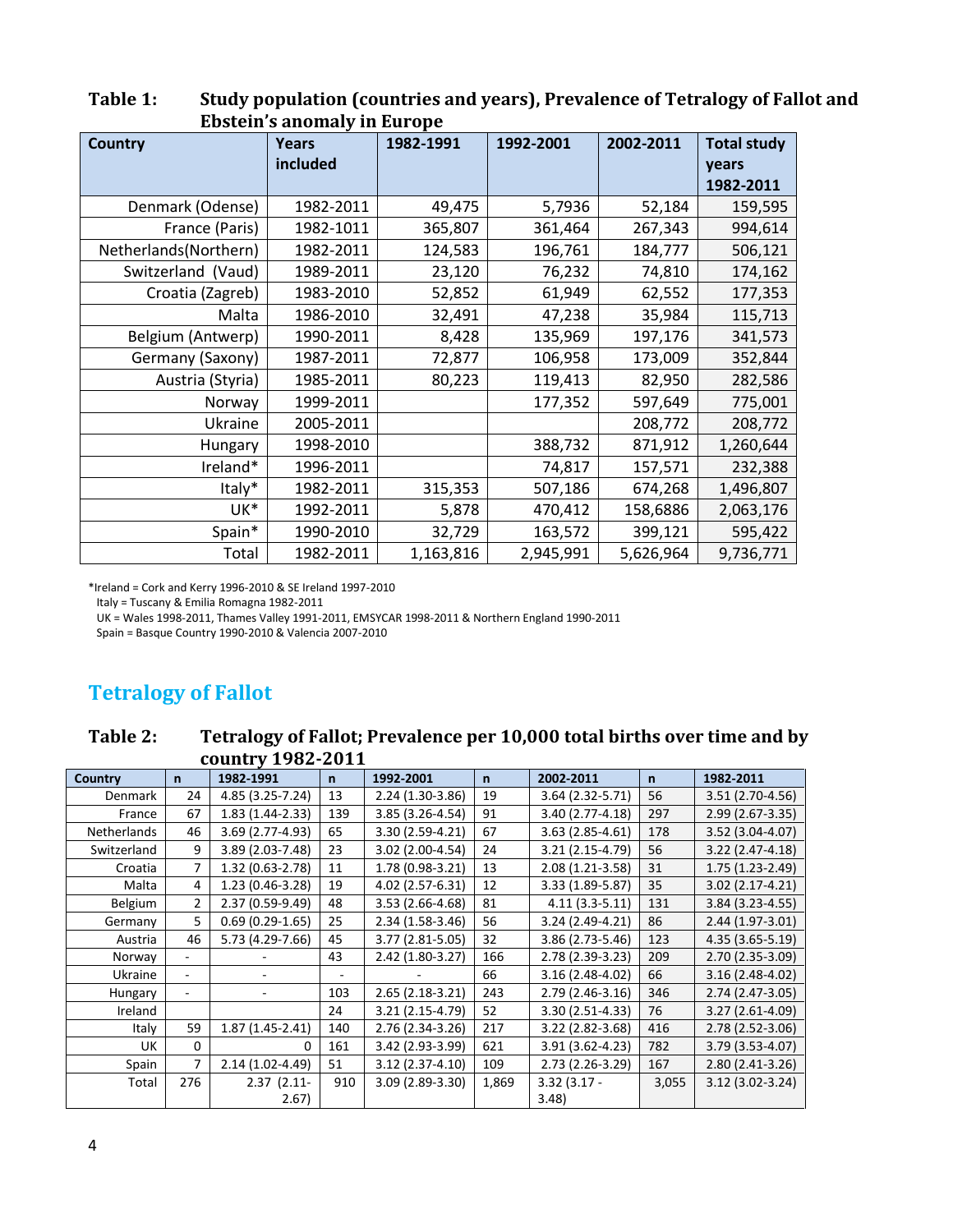

**Figure 1: Tetralogy of Fallot; Prevalence by time with 95% confidence intervals, 1982- 2011**

**Figure 2: Tetralogy of Fallot; Prevalence by centre with 95% confidence intervals, 1992-2011**

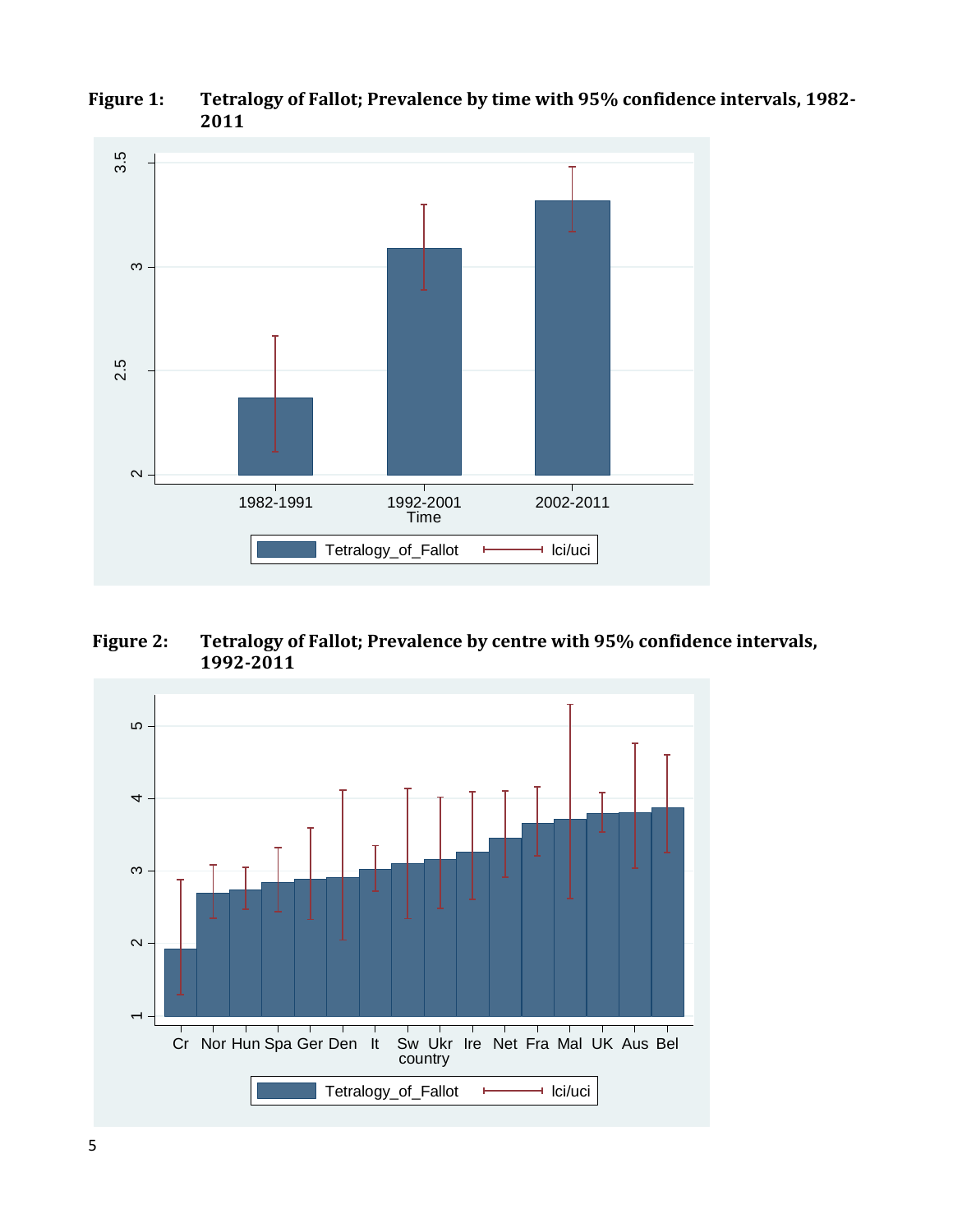

**Figure 3: Tetralogy of Fallot; Prevalence by pregnancy outcomes over time, 1982-2011**

**Figure 4: Tetralogy of Fallot; Prevalence by country and pregnancy outcomes1992- 2011**



Termination of pregnancy for fetal anomaly (TOPFA)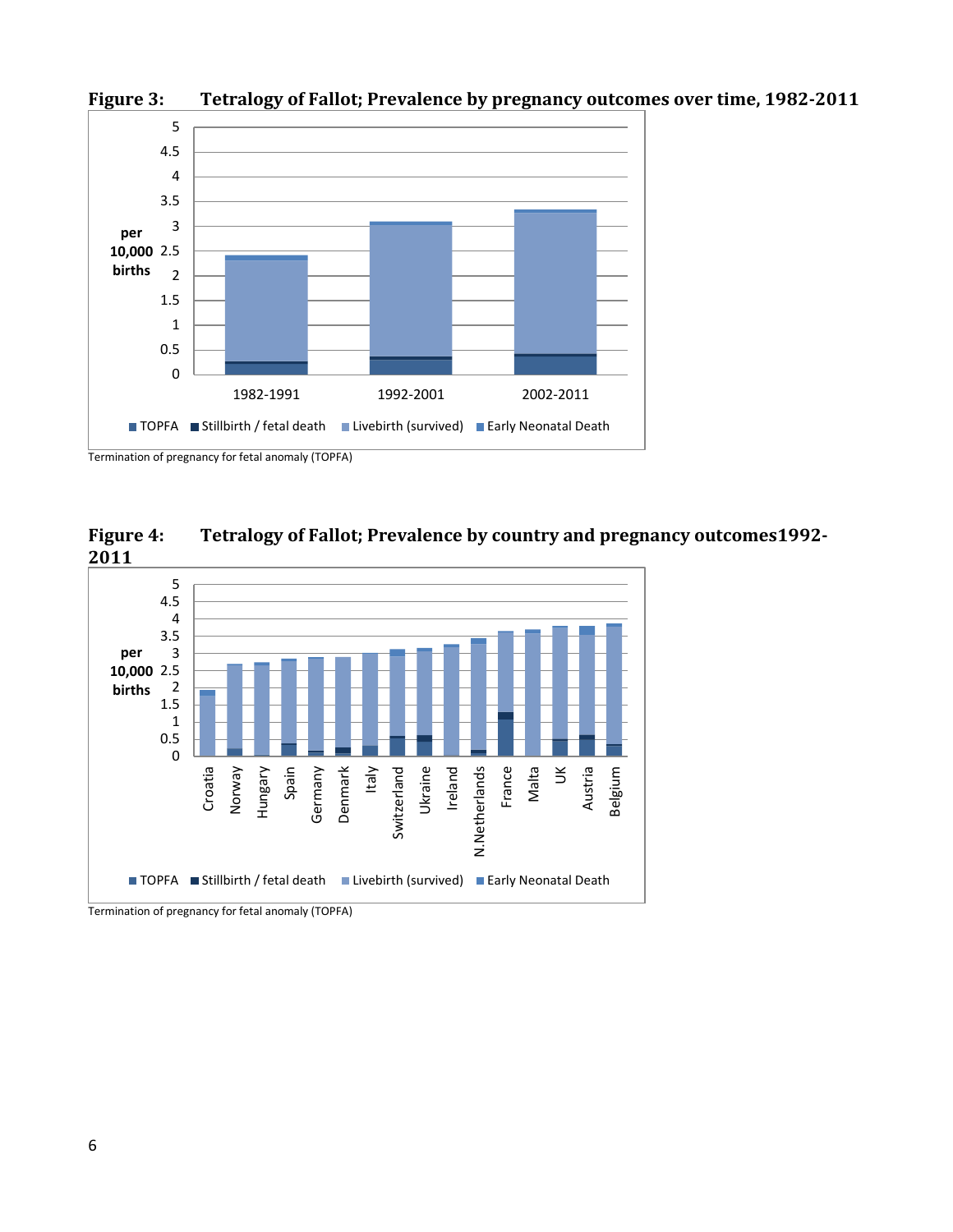

**Figure 5: Tetralogy of Fallot; Prevalence by prenatal diagnosis and time, 1982-2011**



**Figure 6: Tetralogy of Fallot; Prevalence by prenatal diagnosis and country, 1992-2011**

Termination of pregnancy for fetal anomaly (TOPFA)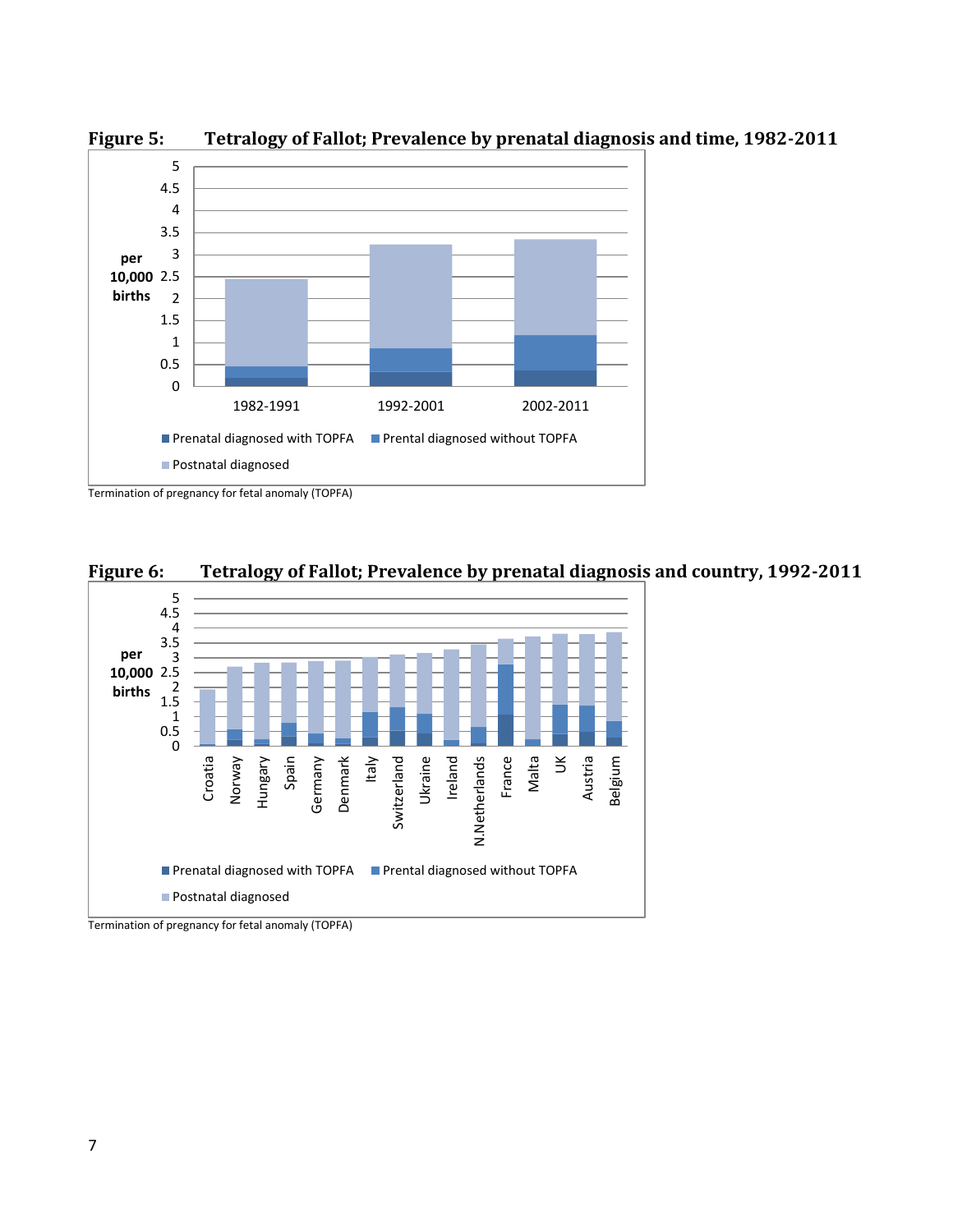

#### **Figure 7: Tetralogy of Fallot; Prevalence by malformation type and pregnancy outcomes, 2002-2011**

Termination of pregnancy for fetal anomaly (TOPFA)

### **Ebstein's anomaly**

**Table 3: Ebstein's anomaly; Prevalence per 10,000 total births over time and by country 1982-2011**

| COUNCEY LOCK HOTT |                |                     |              |                     |              |                     |                |                     |
|-------------------|----------------|---------------------|--------------|---------------------|--------------|---------------------|----------------|---------------------|
| <b>Country</b>    | $\mathsf{n}$   | 1982-1991           | $\mathsf{n}$ | 1992-2001           | $\mathsf{n}$ | 2002-2011           | $\mathsf{n}$   | 1982-2011           |
| Denmark           | 4              | $0.81(0.30-2.15)$   | 5.           | $0.86(0.36 - 2.07)$ | 1            | $0.19(0.03-1.36)$   | 10             | $0.63(0.34-1.16)$   |
| France            | 9              | $0.25(0.13 - 0.47)$ | 24           | $0.66(0.45-0.99)$   | 28           | $1.05(0.72 - 1.52)$ | 61             | $0.61(0.48-0.79)$   |
| Netherlands       | 6              | $0.48(0.22 - 1.07)$ | 9            | $0.46(0.24-0.88)$   | 11           | $0.60(0.33 - 1.07)$ | 26             | $0.51(0.35-0.75)$   |
| Switzerland       | 3              | 1.30 (0.42-4.02)    | 6            | $0.79(0.35-1.75)$   | 4            | $0.53(0.20-1.42)$   | 13             | $0.75(0.43-1.29)$   |
| Croatia           | 0              | 0                   | 1            | $0.16(0.02 - 1.15)$ | 1            | $0.16(0.02 - 1.13)$ | $\overline{2}$ | $0.11(0.03 - 0.45)$ |
| Malta             | $\overline{2}$ | $0.62(0.15-2.46)$   | 4            | $0.85(0.32 - 2.26)$ | 5            | 1.39 (0.58-3.34)    | 11             | $0.95(0.53-1.72)$   |
| Belgium           |                | 1.19 (0.17-8.42)    | 5            | $0.37(0.15-0.88)$   | 6            | $0.30(0.14 - 0.68)$ | 12             | $0.35(0.20-0.62)$   |
| Germany           | 0              | 0                   | 3            | $0.28(0.09-0.87)$   | 9            | $0.52(0.27-1.00)$   | 12             | $0.34(0.19-0.60)$   |
| Austria           | 2              | $0.25(0.06-1.00)$   | 8            | $0.67(0.34-1.34)$   | 6            | $0.72(0.32 - 1.61)$ | 16             | $0.57(0.35-0.92)$   |
| Norway            |                |                     | 3            | $0.17(0.05 - 0.52)$ | 36           | $0.60(0.43 - 0.84)$ | 39             | $0.50(0.37-0.69)$   |
| Ukraine           |                |                     |              |                     | 13           | $0.62$ (0.36-1.07)  | 13             | $0.62$ (0.36-1.07)  |
| Hungary           |                | ٠.                  | 4            | $0.10(0.04 - 0.27)$ | 24           | $0.28(0.18-0.41)$   | 28             | $0.22(0.15-0.32)$   |
| Ireland           |                |                     | 4            | $0.53(0.20-1.42)$   | 7            | $0.44(0.21-0.93)$   | 11             | $0.47(0.26 - 0.85)$ |
| Italy             | 3              | $0.10(0.03 - 0.29)$ | 22           | $0.43(0.29-0.66)$   | 15           | $0.22(0.13 - 0.37)$ | 40             | $0.27(0.20-0.36)$   |
| UK                | 0              | 0                   | 29           | $0.62$ (0.43-0.89)  | 75           | $0.47(0.38-0.59)$   | 104            | $0.50(0.42 - 0.61)$ |
| Spain             | 1              | $0.31(0.04-2.17)$   | 10           | $0.61(0.33-1.14)$   | 12           | $0.30(0.17-0.53)$   | 23             | $0.39(0.26 - 0.58)$ |
| Total             | 31             | $0.27(0.19-0.38)$   | 137          | $0.47(0.39-0.55)$   | 253          | $0.45(0.40-0.51)$   | 412            | $0.43(0.39-0.48)$   |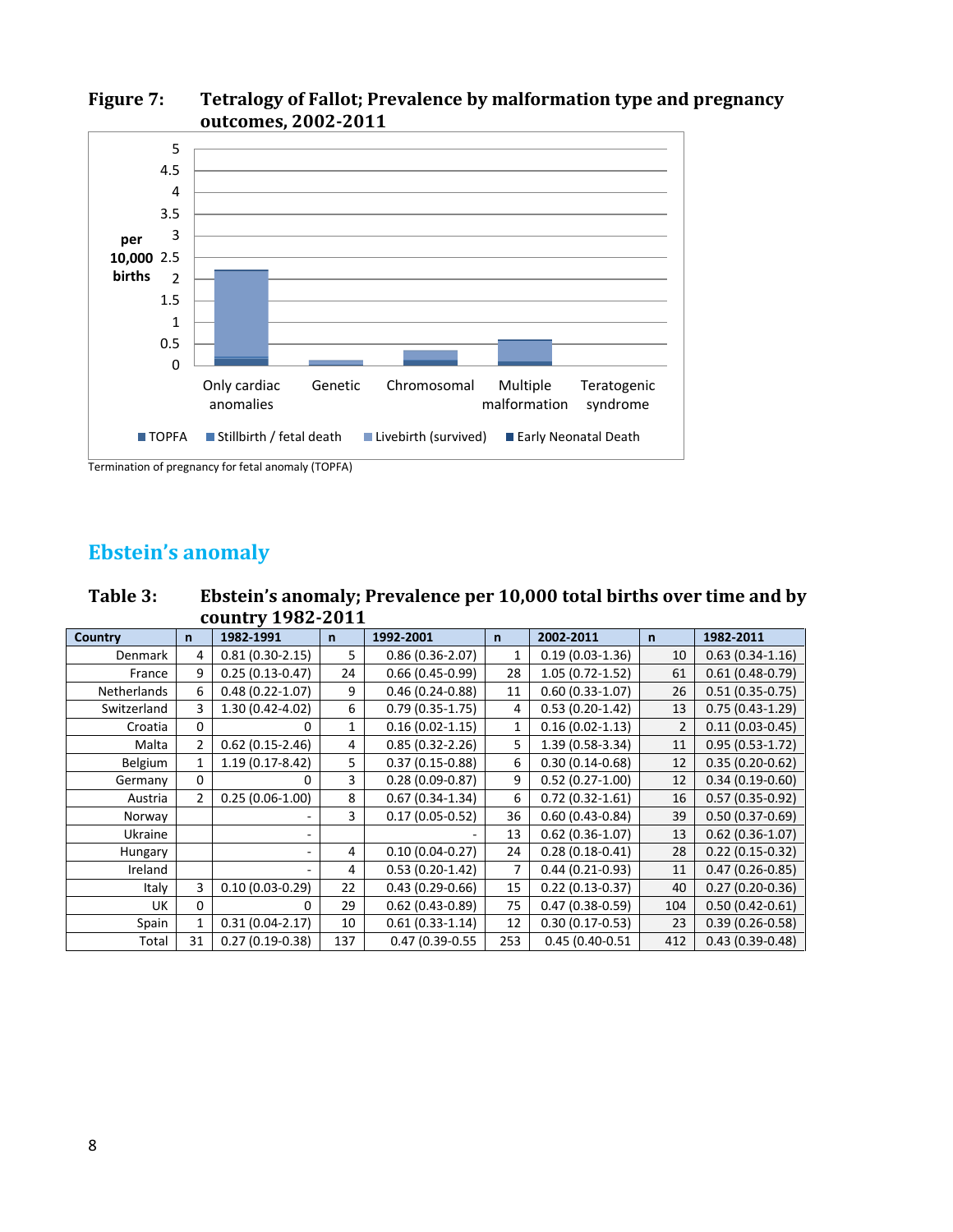

#### **Figure 8: Ebstein's anomaly; Prevalence by time with 95% confidence intervals, 1982- 2011**

**Figure 9: Ebstein's anomaly; Prevalence by centre with 95% confidence intervals, 1992-2011**

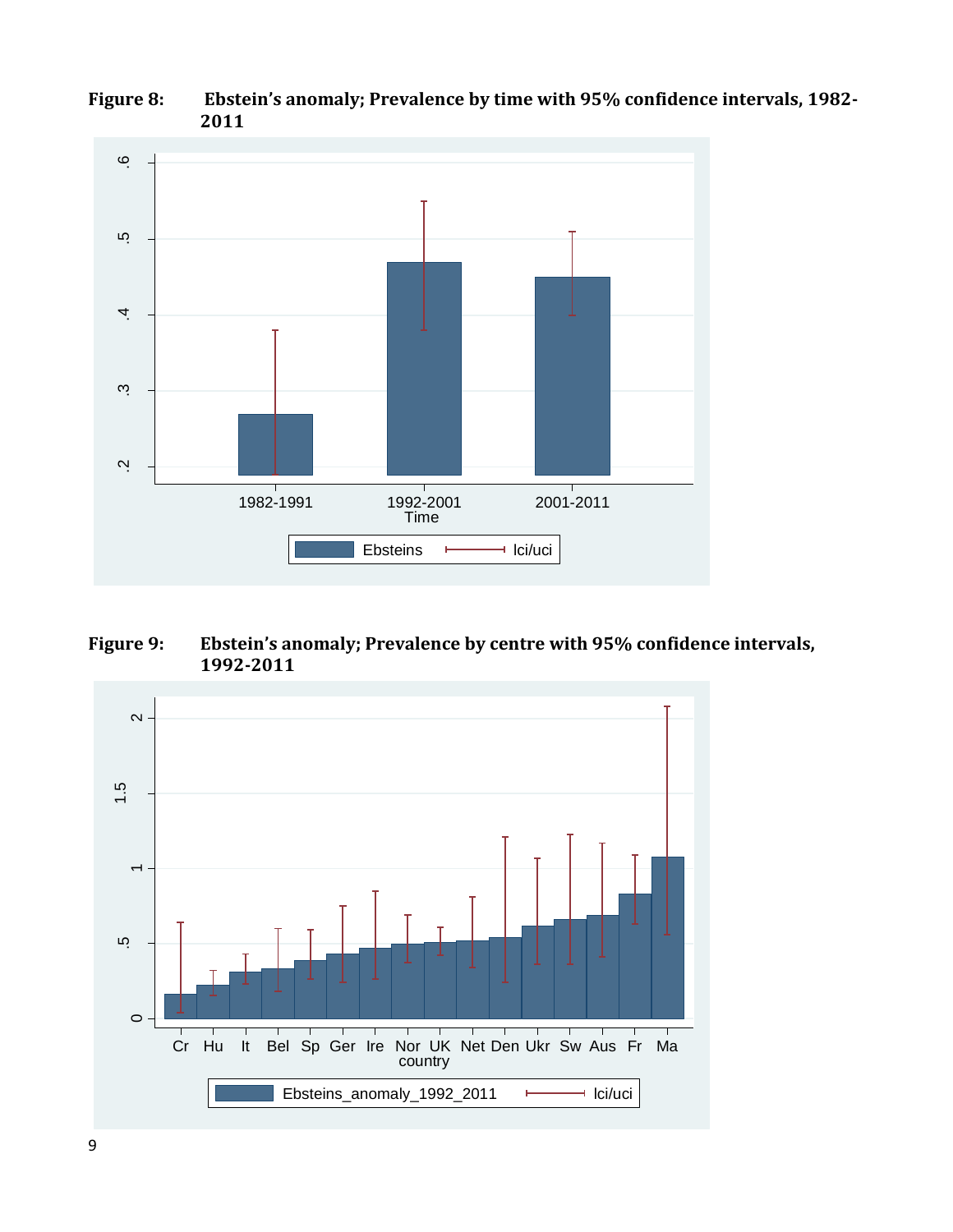

**Figure 10: Ebstein's anomaly; Prevalence by pregnancy outcomes over time, 1982-2011**





Termination of pregnancy for fetal anomaly (TOPFA)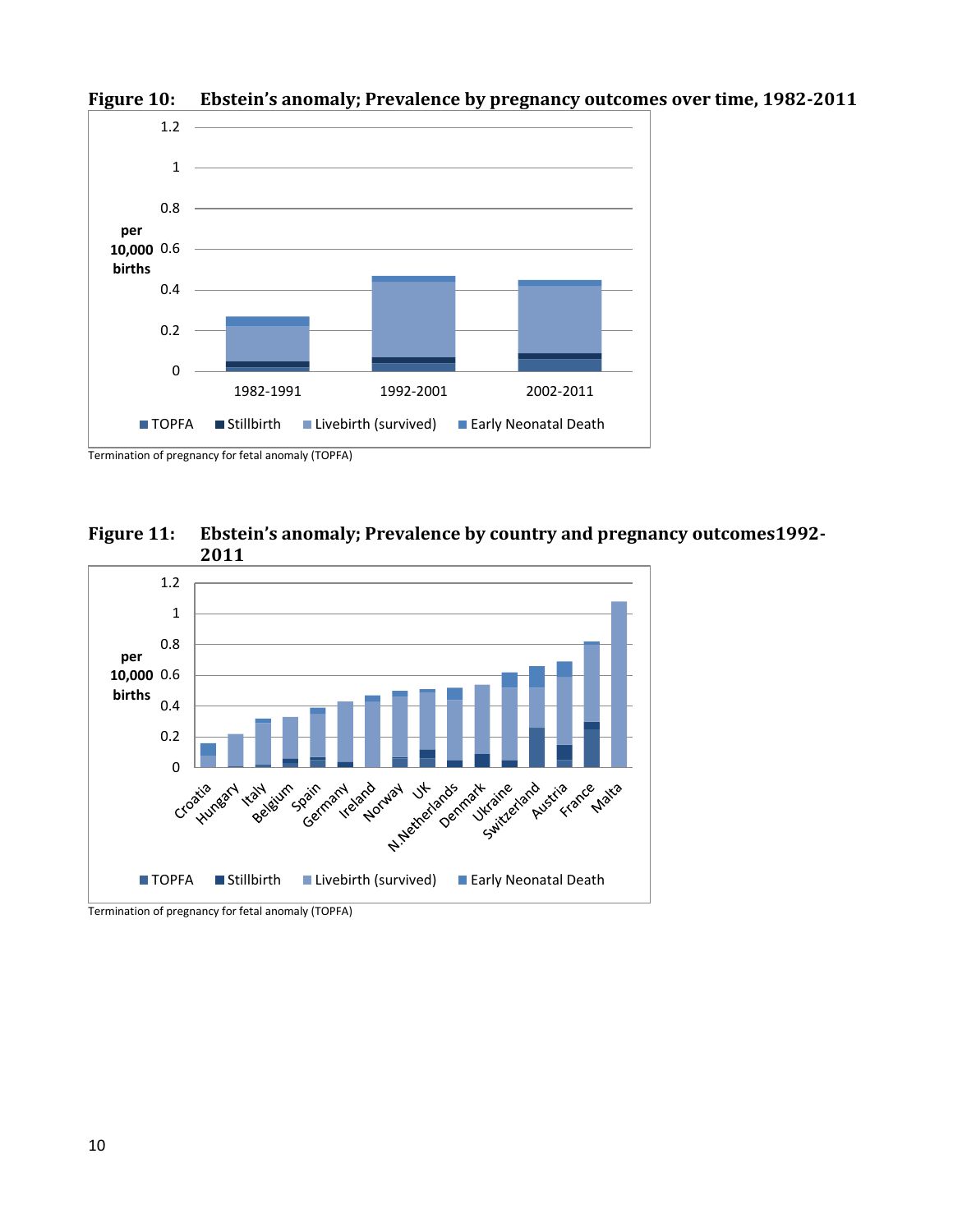

**Figure 12: Ebstein's anomaly; Prevalence by prenatal diagnosis and time, 1982-2011**





Termination of pregnancy for fetal anomaly (TOPFA)